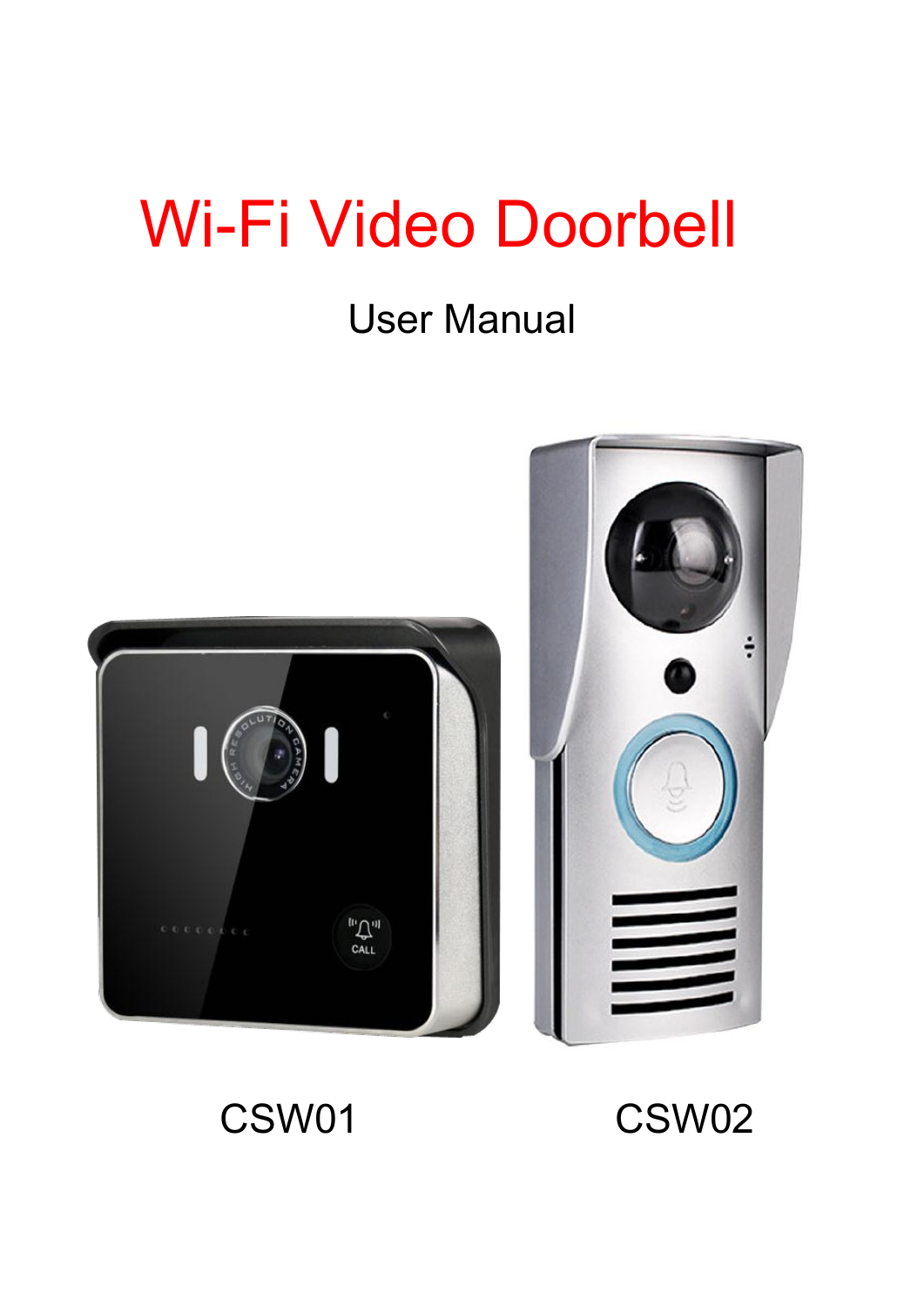### Specification:

| Processor                | <b>HUAWEI Hisilicon</b>                                 |
|--------------------------|---------------------------------------------------------|
| Image Sensor             | 2.0MP 1/4" CMOS                                         |
| <b>Video Output</b>      | Dual-Stream                                             |
|                          | HD: 1280*720@25fps / Fluent: 704*576@25fps              |
| <b>Viewing Angle</b>     | $166^\circ$                                             |
| Audio                    | Built-in microphone and speaker, two-way audio with     |
|                          | noise cancellation                                      |
| <b>Main Function</b>     | 720p HD Video, Live View (Real-time Monitor),           |
|                          | Night Vision(IR LED/IR-CUT/Distance 0~8m),              |
|                          | Motion Detection, Video Recording, Snapshot             |
|                          | Unlock(electric lock not included)                      |
| Connectivity             | 802.11 b/g/n Wi-Fi connection @ 2.4GHz                  |
| <b>Power Supply</b>      | AC 100-240V~50/60Hz                                     |
| App                      | Android / iOS                                           |
| Storage                  | Support Micro SD Card: Maximum 32GB (not included)      |
| <b>Push Notification</b> | Within 1 second                                         |
|                          | Cellphone need to connect to Wi-Fi or Mobile 4G/5G Data |
| <b>IP</b> Grade          | <b>IP55</b>                                             |
| Operating                | $-20^{\circ}C(-4^{\circ}F)$ to 65°C(149°F)              |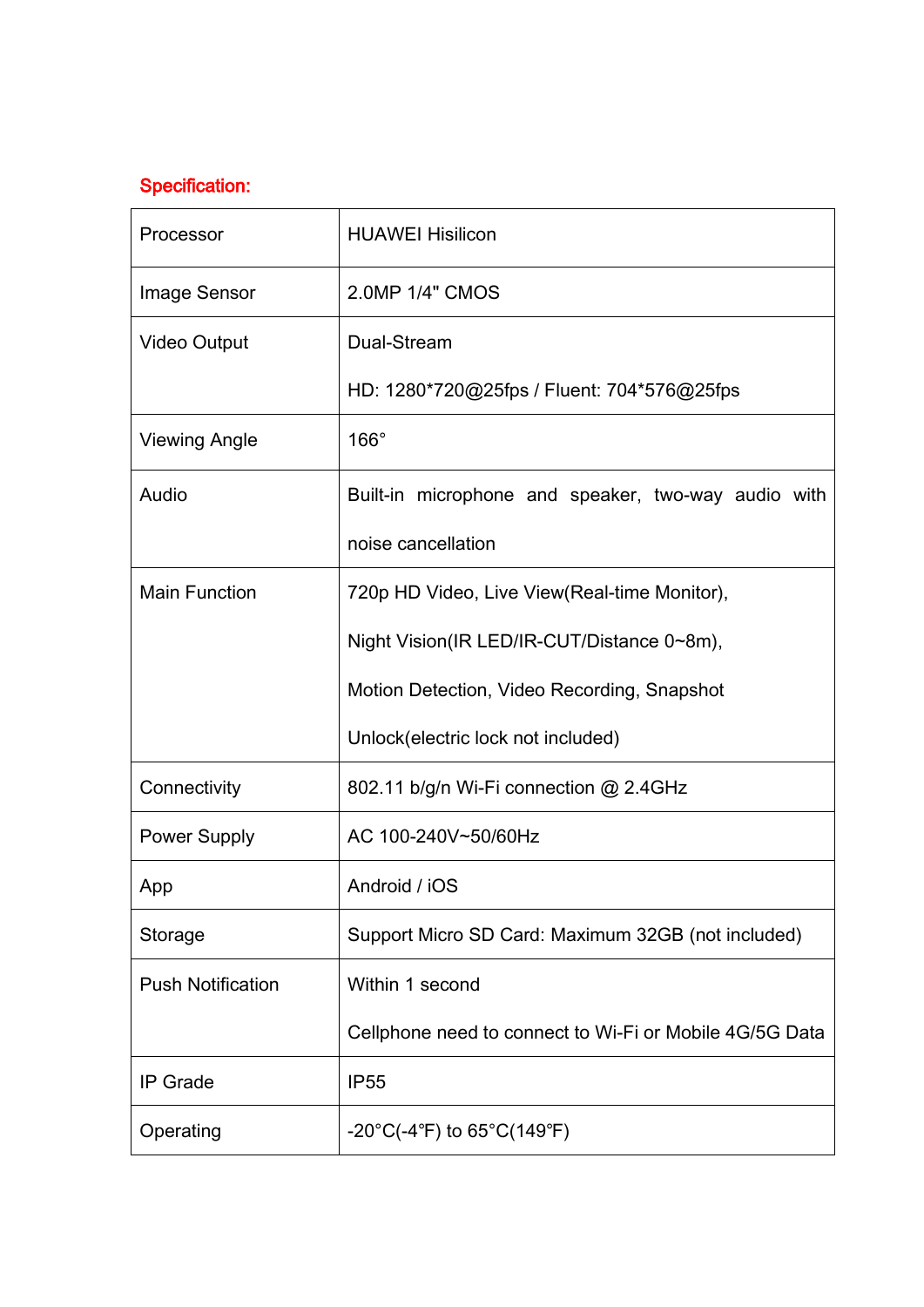| Temperature |  |
|-------------|--|
|-------------|--|

#### ※ Packing List

After opening the package, please check if the doorbell(hereinafter referred to as the "device") is in good condition; confirm whether the package contents are complete as below.

Video Doorbell x 1; Installation Screws x 1 Pack; User Manual x 1; Power Adapter x 1; USB Power Cable x 1; Indoor Chime(Optional); Micro SD Card(Optional)

#### ※ Appearance Introduction



Model: CSW01

Model: CSW02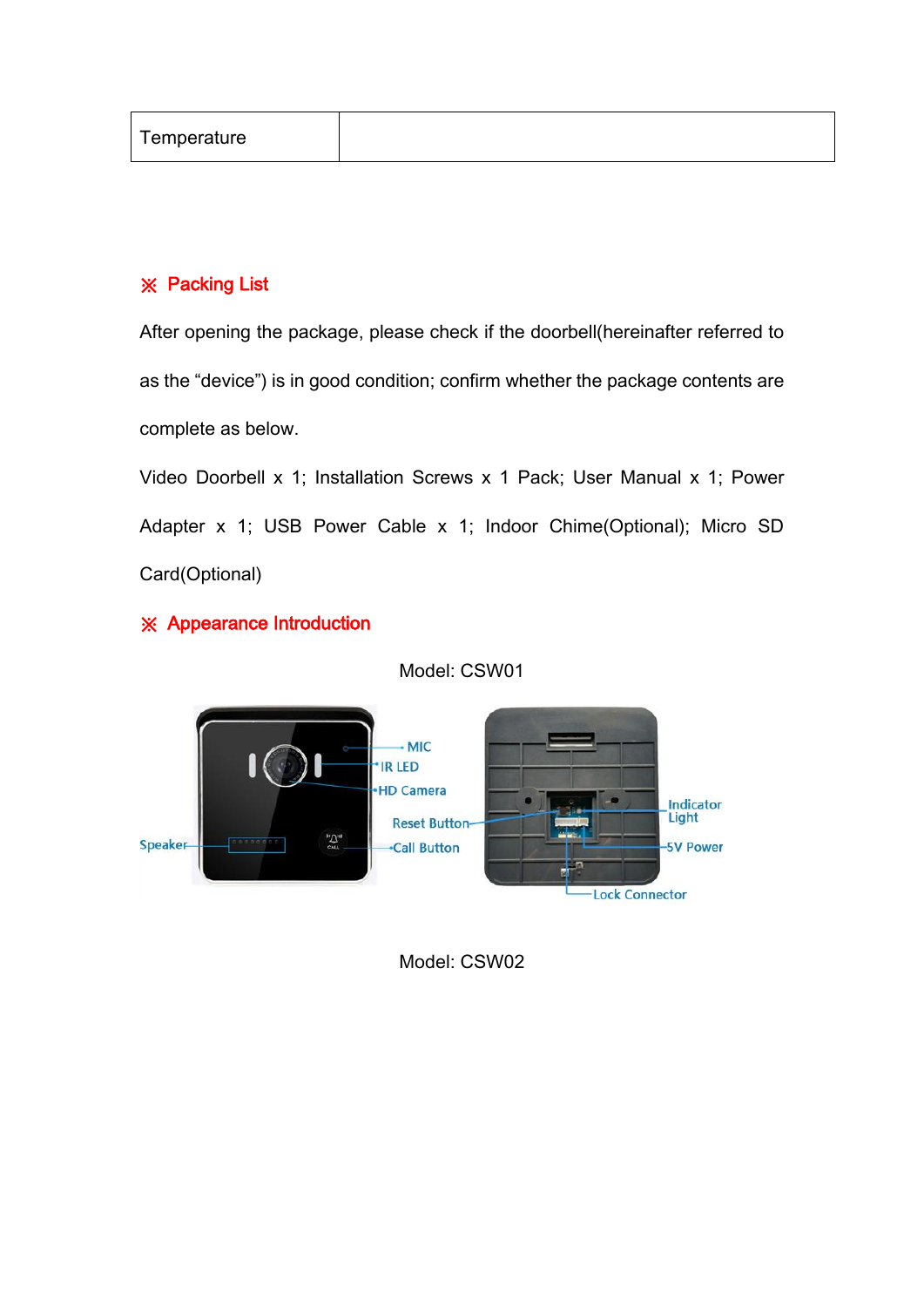

### ※ Indicator Light Introduction

| Red light always on        | Starting up/Network failure(Offline) |
|----------------------------|--------------------------------------|
| Red light flashes quickly  | Ready for Wi-Fi Setup                |
| Green light flashes slowly | Be connecting to Wi-Fi               |

#### ※ Installation diagram:

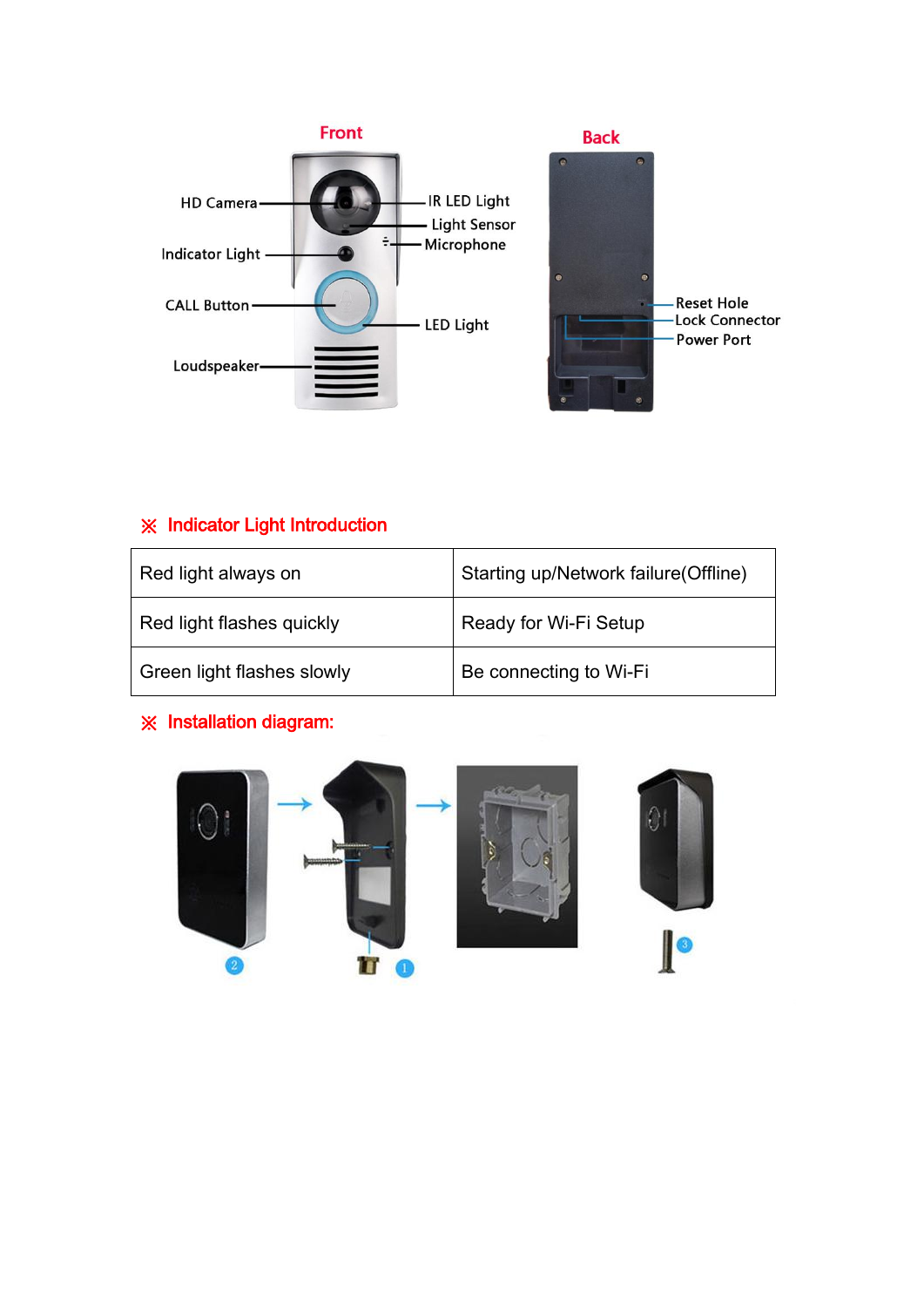

### ※ Wiring Diagram:Connect to electric lock(not included):



CSW01 Wiring Diagram

CSW02 Wiring Diagram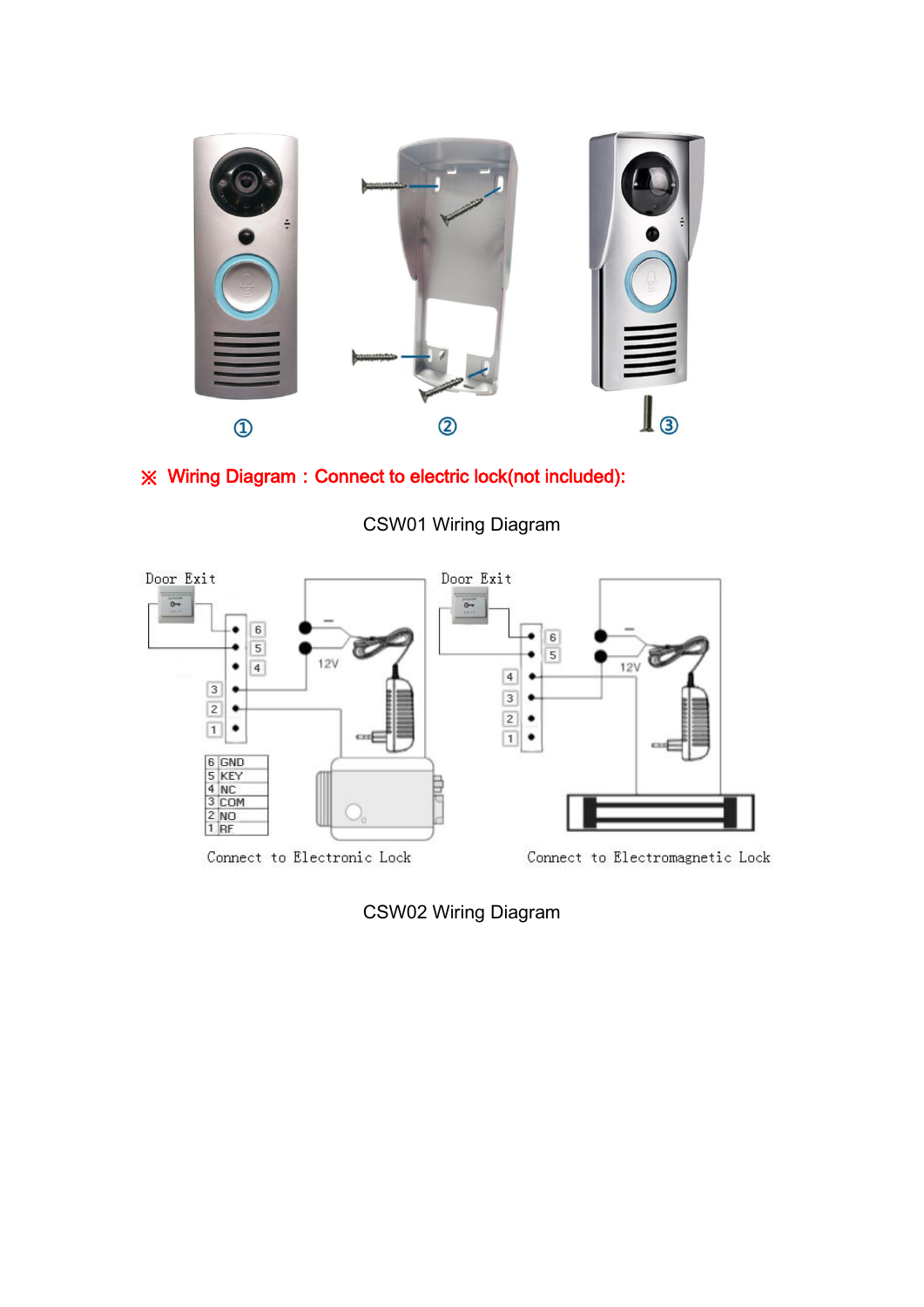

#### ※ Operation Manual

#### 1. Download & Install App

Method One: Scan the QR Code below to download and install





Method Two: Search and download "wifidoorbell Cusam" in App Store or

Google Play.

Note: Please agree all the permissions(popup confirmation dialog box by App)

in order to make sure App is able to receive notifications.

#### 2. Creating an Account & Login in

Open "Wi-Fi Doorbell", sign up a new account and log in

PS: If your email inbox doesn't receive the verification code, please check the

spam box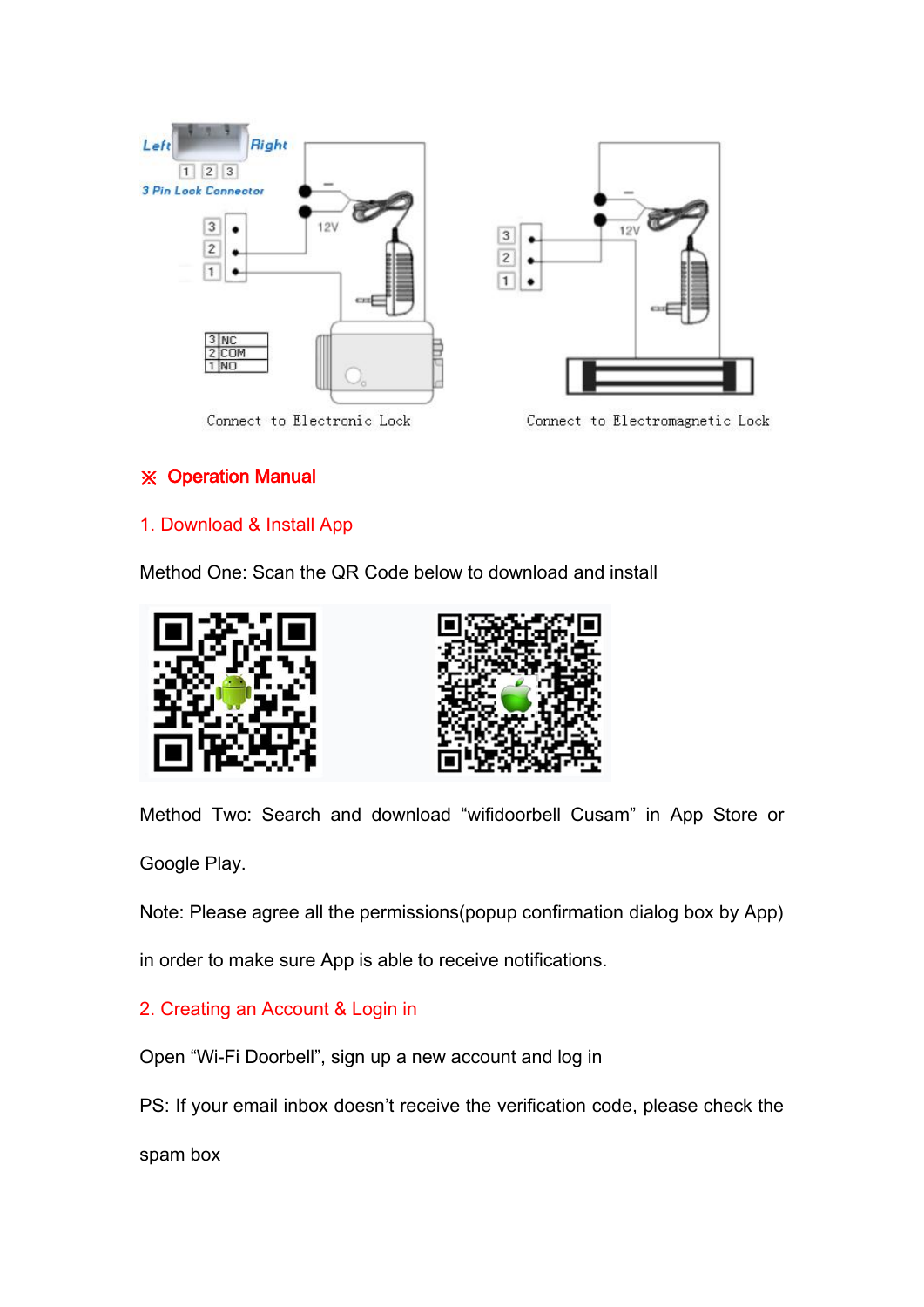The same user account can be logged in on different cellphones. Each family

only needs to register one account

After signing up, you can bind your new user account with WeChat if you have

installed WeChat App

3. Wi-Fi Setup(connect the device to Wi-Fi)



① Connect your cellphone to 2.4GHz Wi-Fi, open App, click "+" at the top right

corner

② Click "Set up my device to Wi-Fi""

③ Power on the device, 1 minute later, when indicator light flashes red and

device makes a sound of "Wait to be configured", click "Next step"

- ④ Input your Wi-Fi password and then click "Confirm"
- ⑤ Set device password and then click "Confirm"
- ⑥ Set the device name and then click "Save"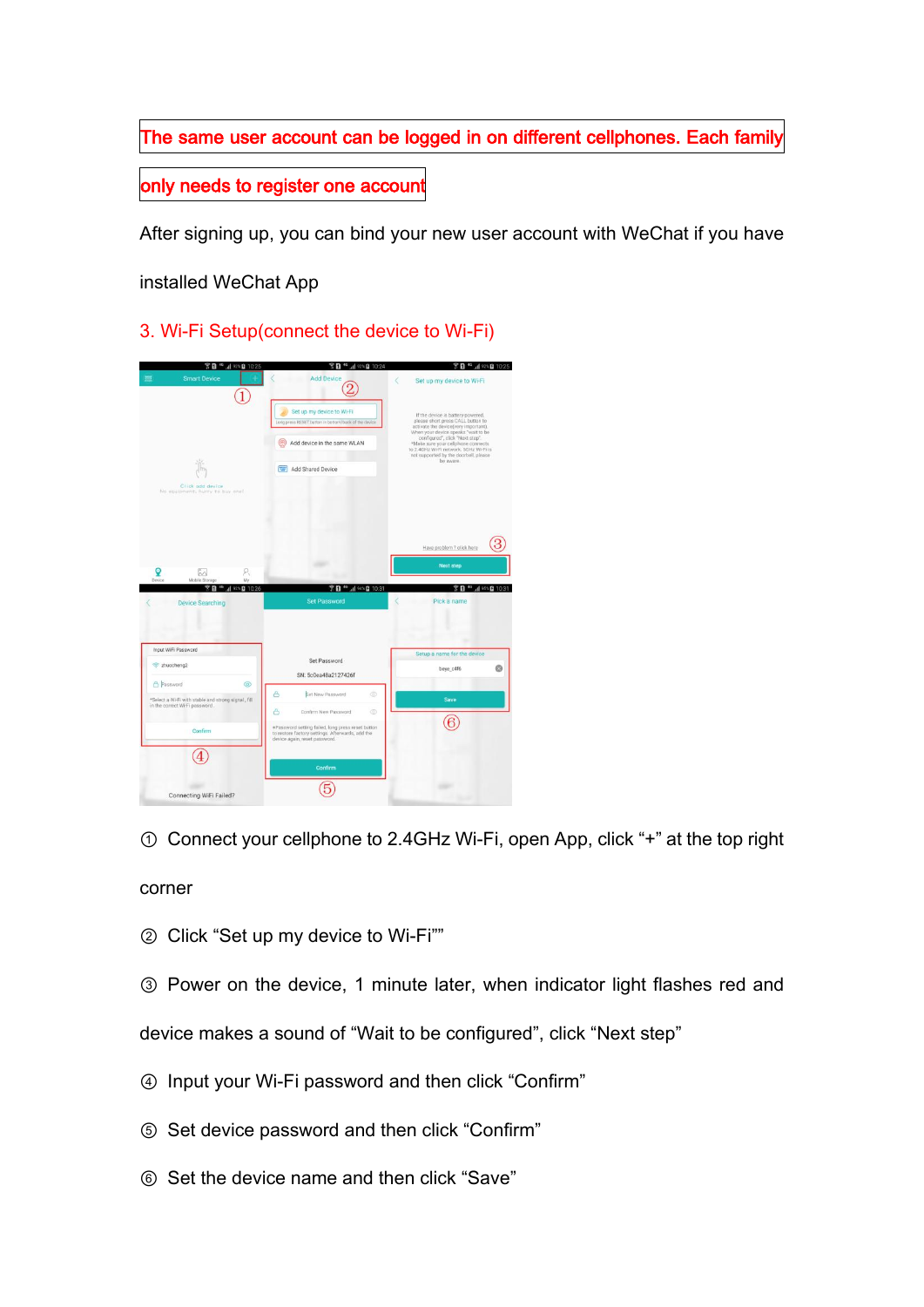PS: If you are using iPhone, please note: After adding device successfully, please wait 1~2 minutes before ringing the doorbell. Because it need some time to register at Apple Server for push service, if you press "CALL" button during this period, your iPhone will not receive the push message from device. Don't worry, this situation only happens once at the first use. About 1~2 minutes later, your iPhone is able to receive push notifications from the device in real time.

Tips: 1) Please keep the device close to router when setting

2) Please be sure to connect your cellphone to 2.4GHz Wi-Fi to set up, because the device is not compatible with 5GHz Wi-Fi

3) Please DO NOT use Wi-Fi Extender(Bridged connection Wi-Fi is not supported)

4) If the indicator light doesn't flash red, or the device doesn't make a sound of prompt, please RESET the device

5) If connecting to Wi-Fi failed, please try again(sometimes it may take several times to succeed). Or RESET the device and try again

6) If still failed, please check whether you opened the MAC address filtering in the settings of your router. If yes, please disable it.

7) If you have tried all the ways above but the device still can't connect to Wi-Fi, please contact us.

#### How to Reset:

keep doorbell power-on, Model CSW01 please long press the Reset Button for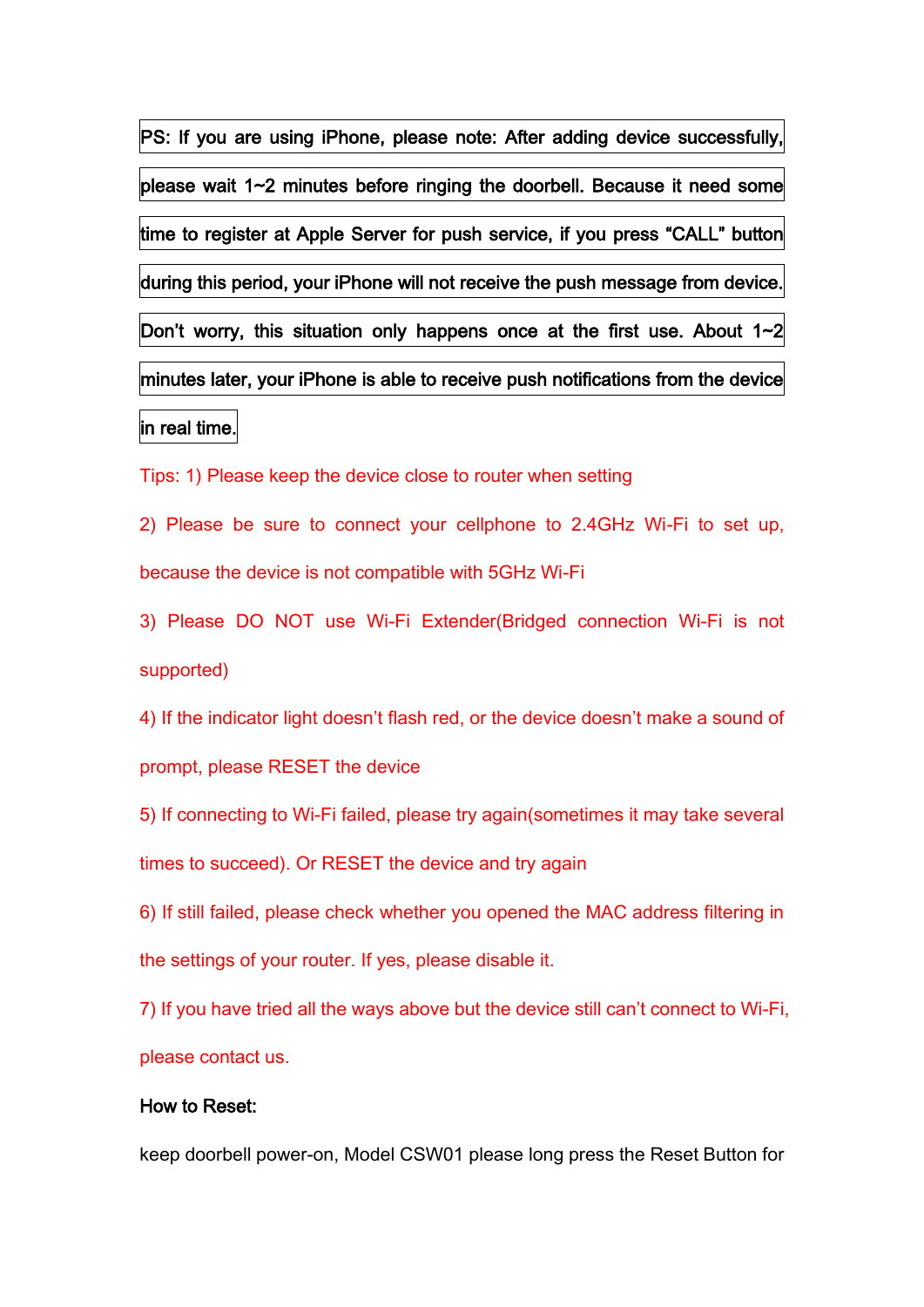more than 5 seconds and then loosen(CSW02 please long press CALL Button, or insert a needle into Reset Hole to press down for more than 5 seconds and then loosen), a few seconds later, the indicator light will turn to red. About 1 minute later, when the indicator light flashes red and the doorbell makes a sound of "Wait to be configured", open App to set up the doorbell to connect to Wi-Fi.

---------------------------------------------------------------------

If the device has already done with Wi-Fi setup, other family members also want to add device in App, it's highly recommended to use the same account to log in. If using different user accounts, please add device by the following functions:

1) Add device in the same WLAN: Make sure that the device and your cellphone connect the same Wi-Fi, then click this function to add device.

2) Add Shared Device: Add a device by inputting serial number or scanning the

QR Code shared by other user account

PS: If the device has not been connected to Wi-Fi yet, please don't use "Add device in the same WLAN" and "Add Shared Device" to add device

4. Indoor Chim/Bell(Each doorbell can connect up to 4pcs at the same time)

If you bought the indoor chime/bell as well, you can match it to the doorbell.

When somebody press CALL button, the indoor chime plays music. The steps are as following:

1) Plug the indoor chime into AC Socket, long-press the volume key, don't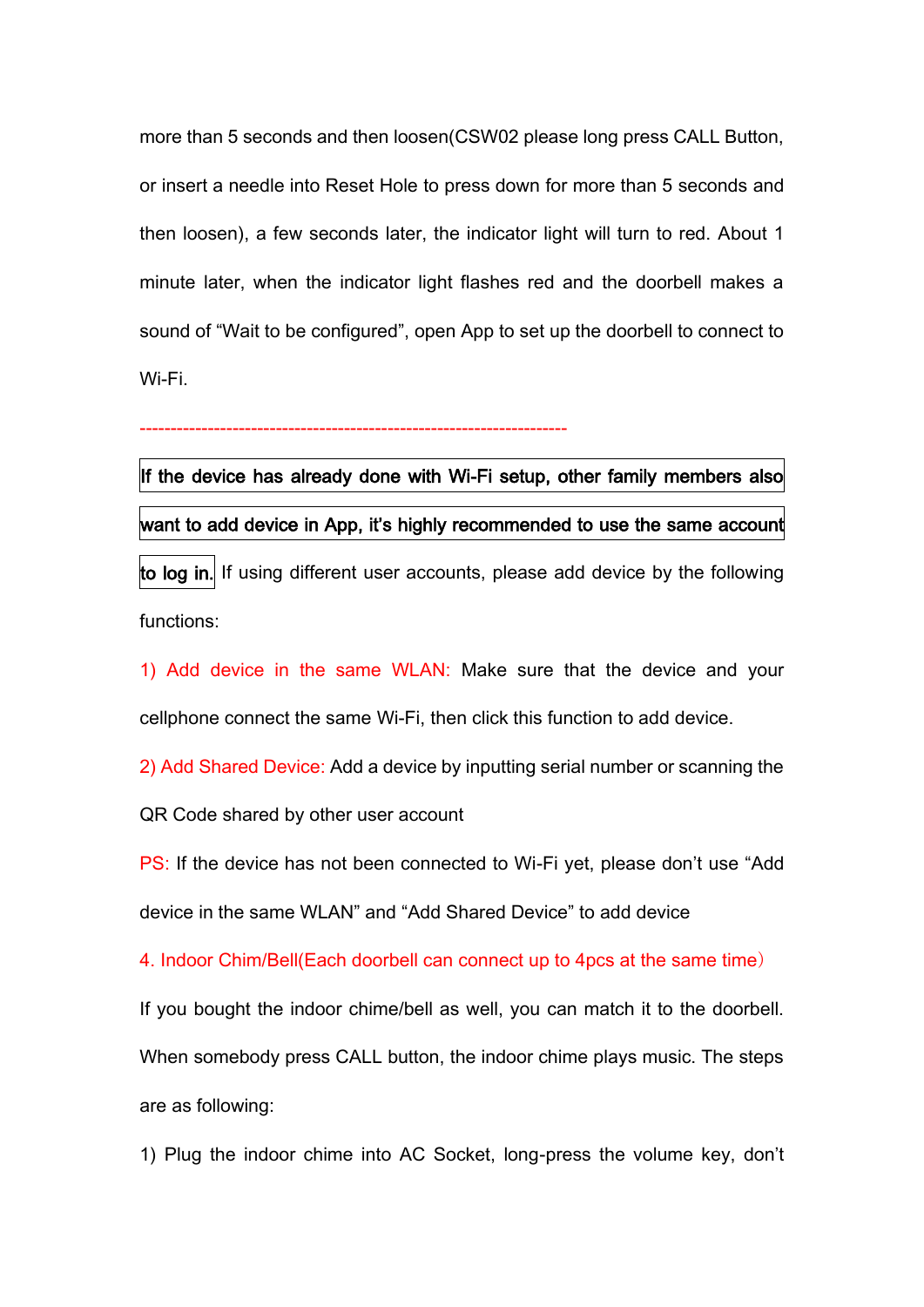loosen;

2) When the indicator light of indoor chime turns off, short press the CALL

button of the doorbell. If both of them ring, then the match succeeds.

| Specifications of Indoor Chime/Bell |                                         |  |
|-------------------------------------|-----------------------------------------|--|
| <b>Power Supply</b>                 | AC 80-260V                              |  |
| <b>Effective Distance</b>           | 0-150m (tested in an open field)        |  |
| Volume                              | Adjustable(low/medium/loud), Max. 110dB |  |
| <b>Music</b>                        | 32 ringtones                            |  |
| Dimensions(WxDxH)                   | 58x30x87mm                              |  |



#### FAQ

- Q: Is this doorbell battery-powered?
- A: No, its power supply is AC socket(AC 100-240V~50/60Hz).
- Q: The device is offline, why? How to fix it?
- A: 1.【Your Wi-Fi network failure】- Please restart router or ask broadband service provider for help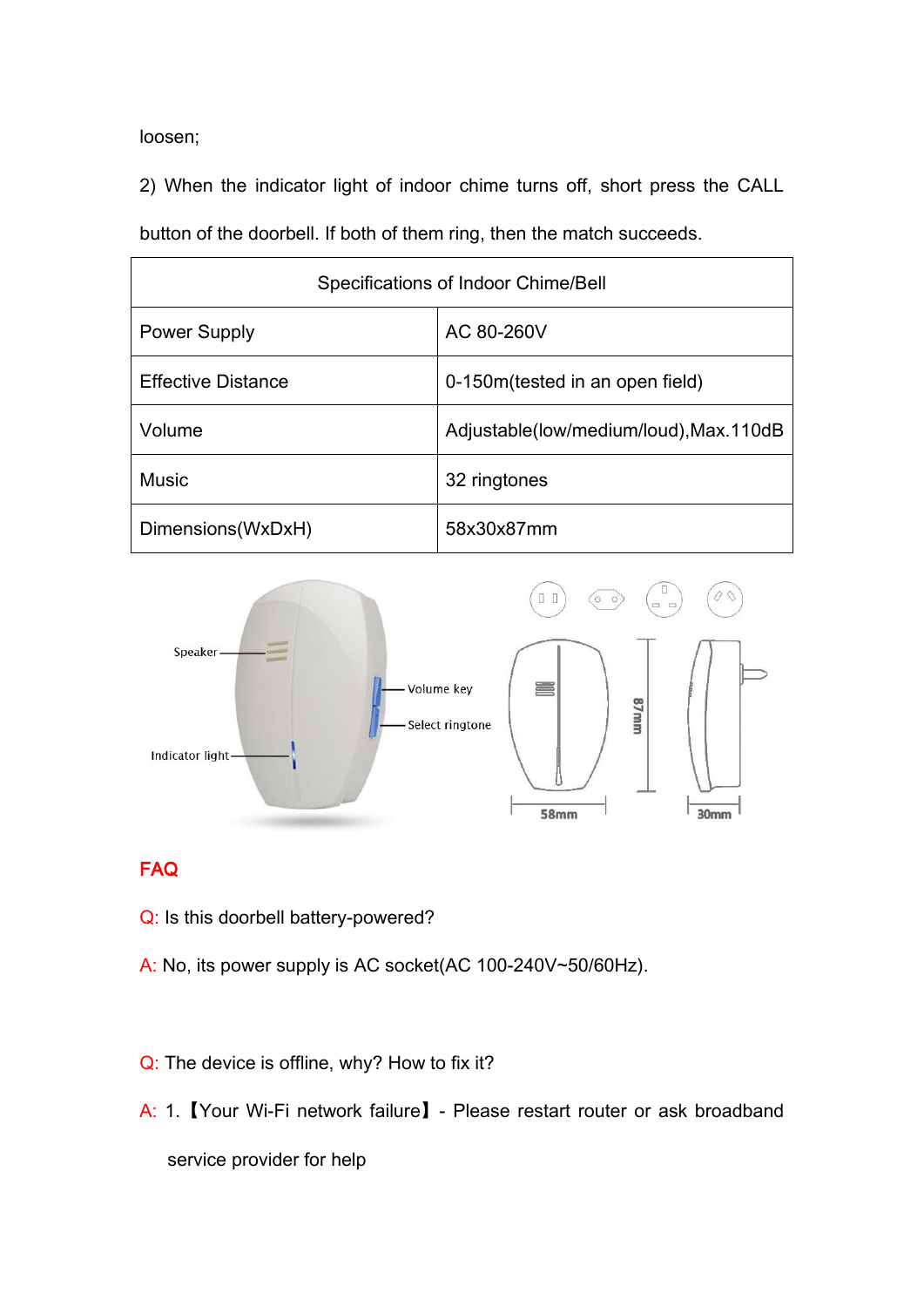- 2.【Power adapter or cable is loosened or bad contact】- Please make the connection tight
- 3.【The device is too far away from the router】- Please move it nearer to router
- 4.【Device fault】- Please reset the device and then connect it to Wi-Fi again
- Q: Why my cellphone doesn't receive the push notifications? How to fix it?
- A: 1.【App log out】- Please log in again
	- 2.【Device is offline】- Please see the previous Q&A to solve it
	- 3.【"Allow Notifications" of App(iOS) is disabled】- Please enable it by open iPhone Settings-Notifications-Wi-Fi Doorbell-Allow Notifications
	- 4.【"Message Escalation" is disabled in Android App】- Please enable it
	- 5.【"Message Ignore" is enabled in Android App】- Please disable it
	- 6.【App server failure/being maintained】- After maintaining is over, App will be back to normal. Please report the issue to us if it's unsolved in 24 hours

Q: What's the maximum distance that the doorbell can be away from the router?

A: The distance is based on the coverage, strength and quality of your Wi-Fi signal. There is an easy way to find out: Put your cellphone at the installation position, if your cellphone Wi-Fi signal is full or almost full, and plays online HD video fluently, then this position is a suitable position; otherwise, please move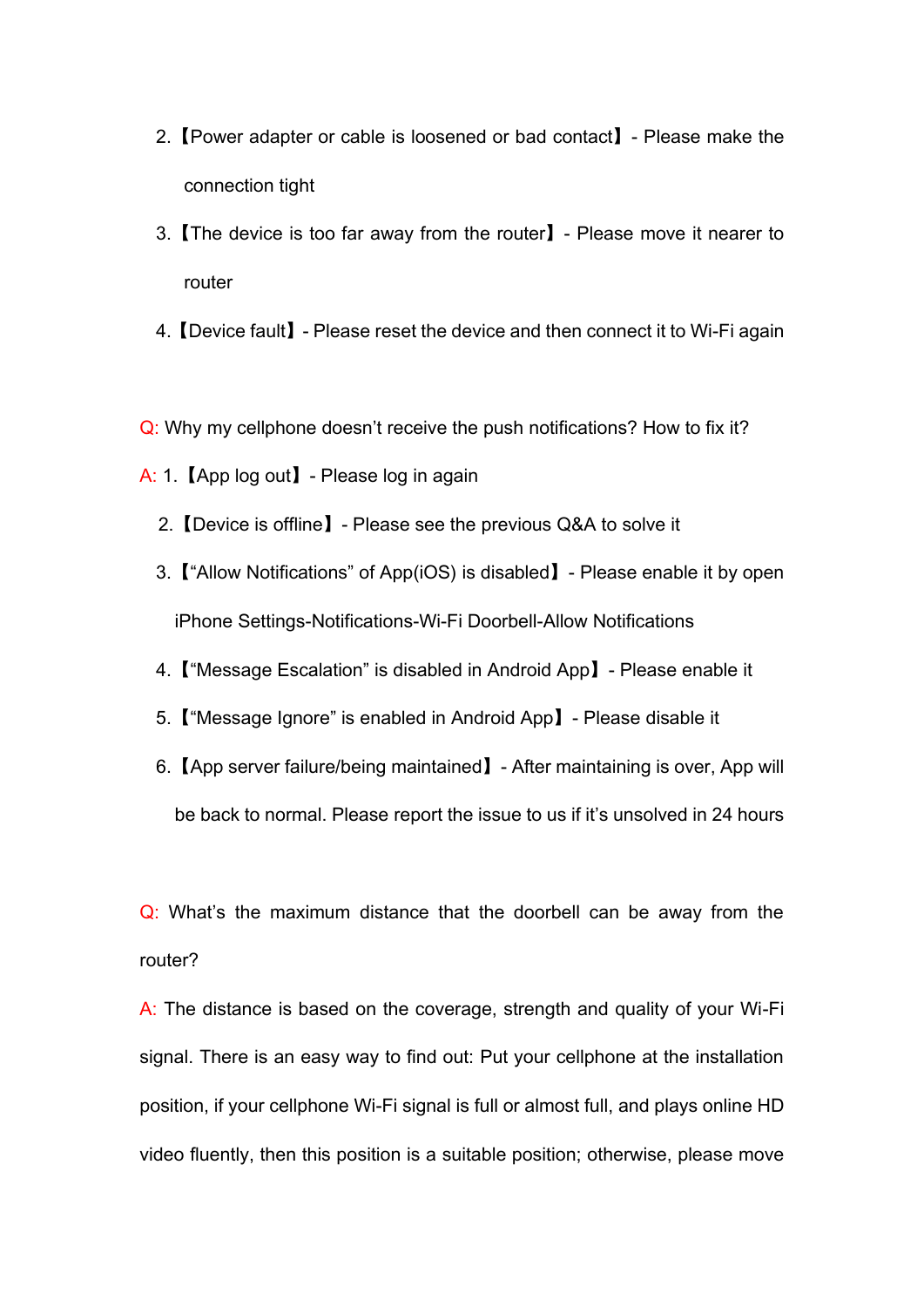the doorbell to another mounting position.

- Q: How to change in-app language?
- A: Please change the language of cellphone, in-app language also changes

Q: How does the device store video?

A: The video doorbell supports maximum 32GB Micro SD Card, which will automatically overwrite the previous recording when the capacity is full.

Q: How to install Micro SD Card?

A: Unscrew the screws in the back of rear cover, take off the cover, then you will see the card slot.

Q: How to connect the device to a new Wi-Fi after I moved to another place? A: Please reset the device, open App to set up it to connect to Wi-Fi again.

Q: Motion Detection doesn't work, why?

A: 1.【The device is offline】- Please see the second Q&A to solve it

2.【"Motion Alarm" is disabled】- Please enable the "Open Alarm"

Q: Why the App sometimes log out automatically in my Android phone?

A: Because of the characteristic of Android System, all the Apps will be shut